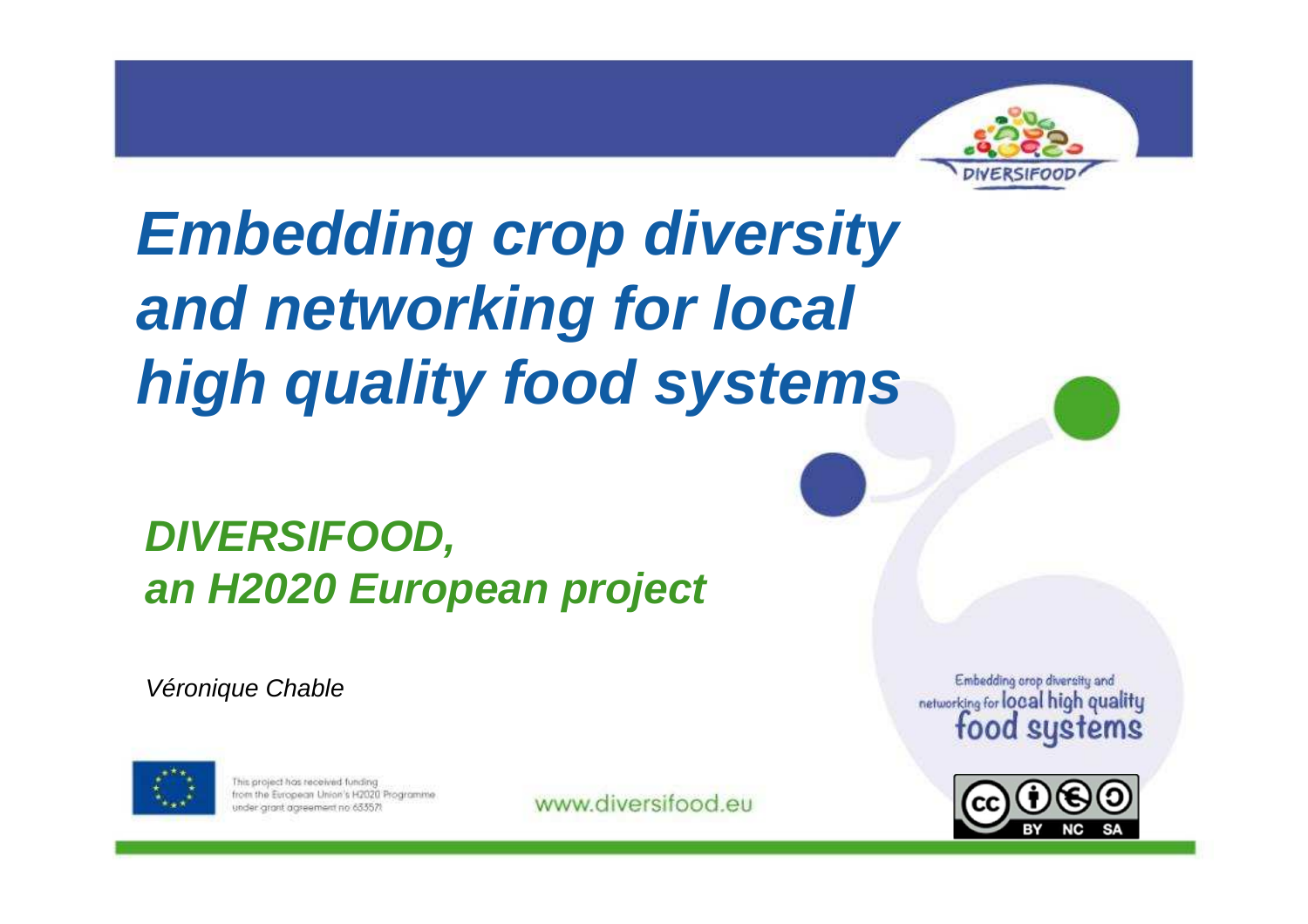### A multi-actor project (2015-2019)

Connecting networks across Europe engaged on cultivateddiversity,

Renewing the f<mark>ood culture</mark> to achieve local high quality food systems.



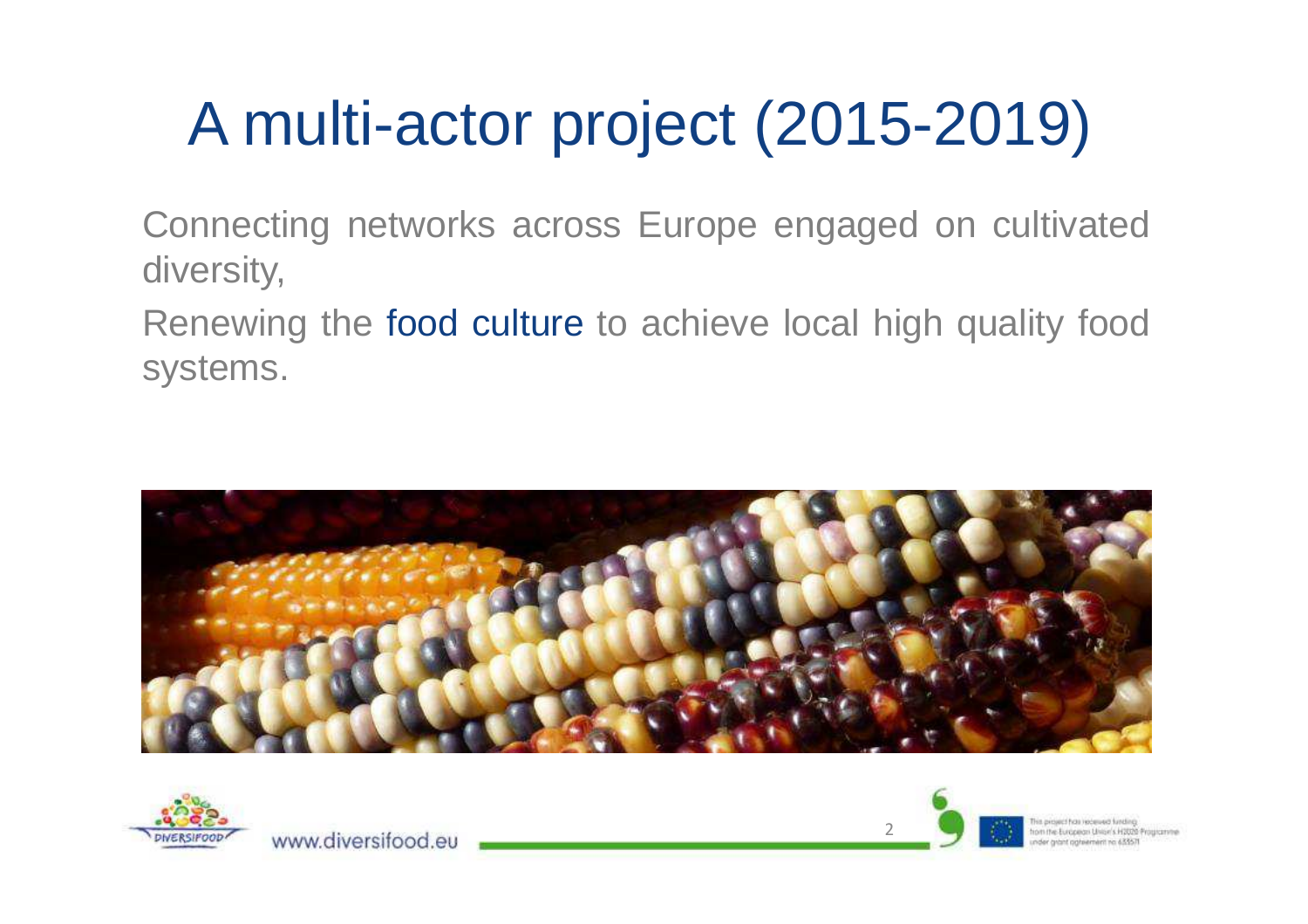### The Consortium

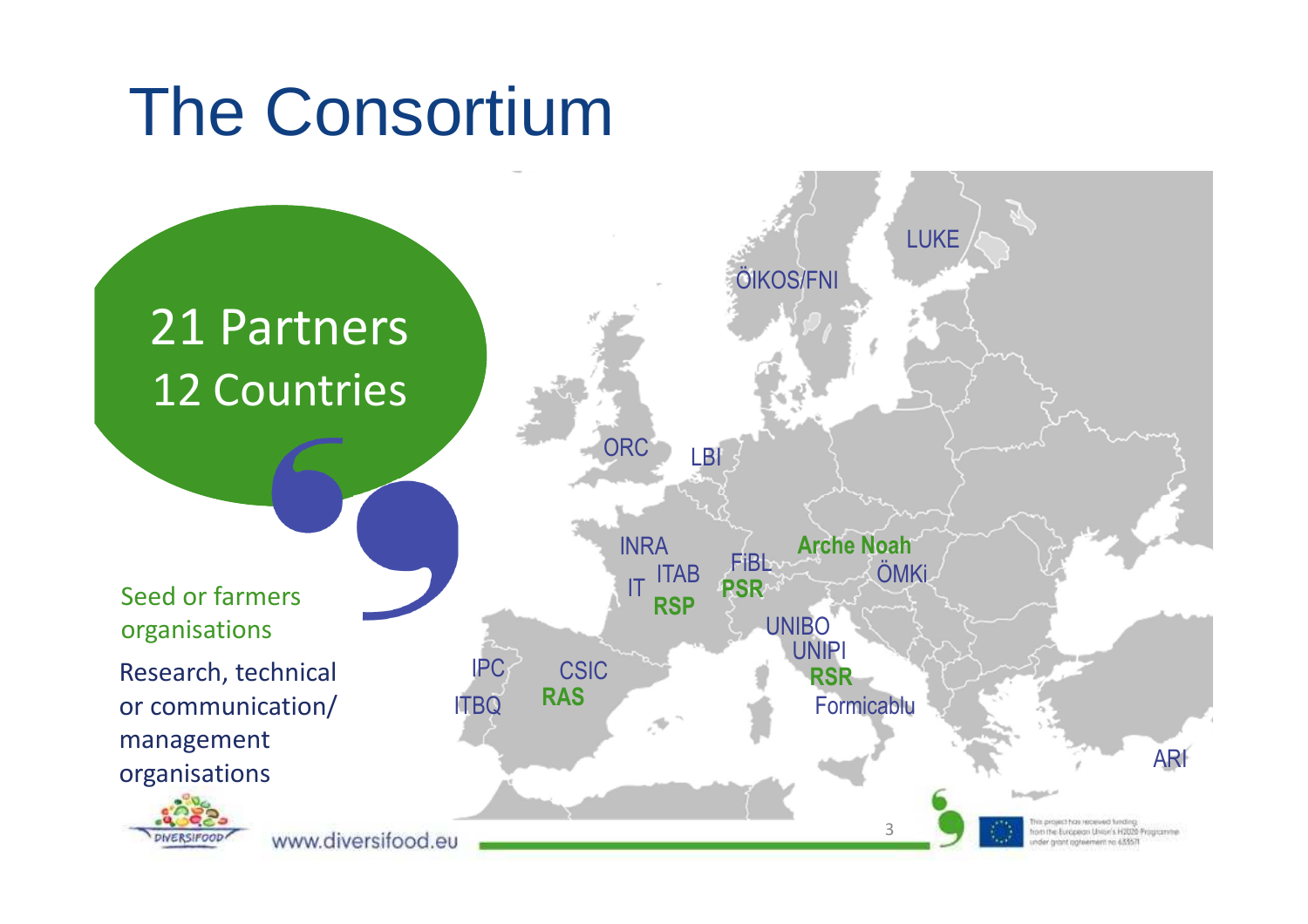# The Objectives

www.diversifood.eu



- DIVERSIFOOD aims to: •Adapt research organisation and concepts
- $\bullet$ Renew plant breeding approaches based on diversity
- $\bullet$ Discover new diversity and uses among untapped species or types of common cultivated plants
- $\bullet$  Diverse healthy and tasty food products and market valorisation
- $\bullet$ Connecting diversity to seed systems and civil society



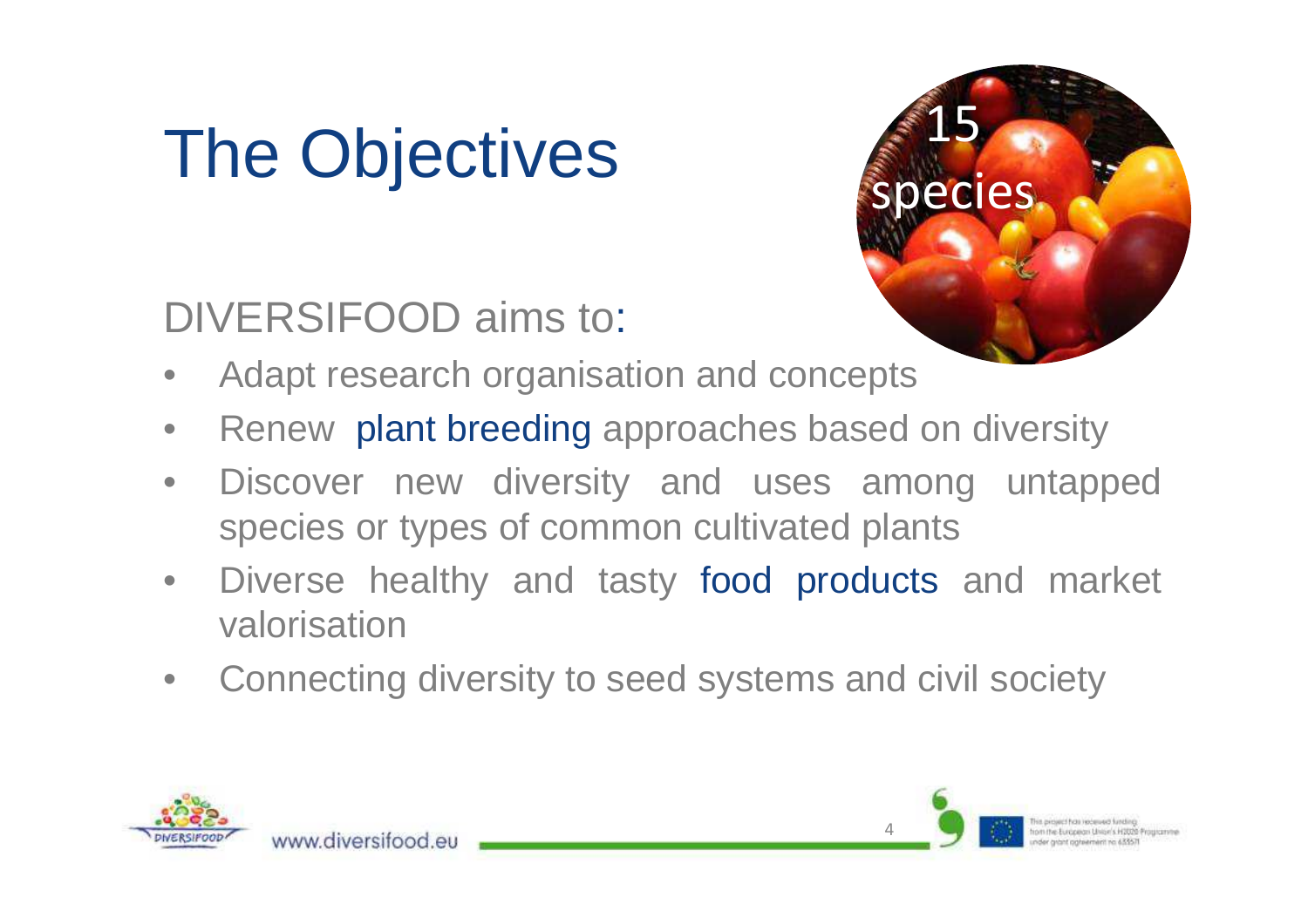### Broadening and renewing diversity

#### Seed from genebanks gardeners or farmers



Local or heritagelandraces/varieties

www.diversifood.eu

### Discovering our heritage and

And creating new diversity for a coherent organic agriculture

New populations and locally adapted varieties varieties bred on farm





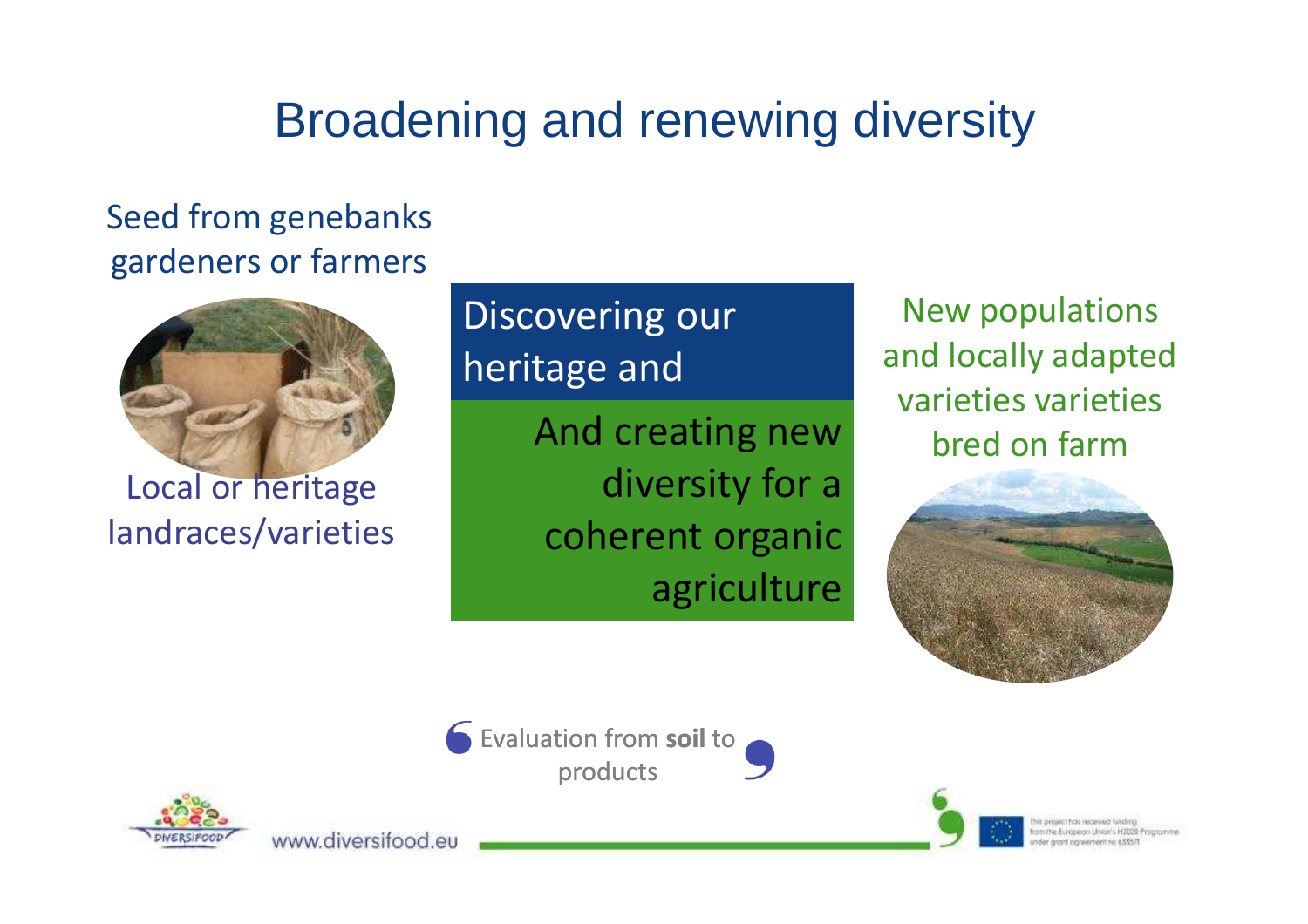### The multi-actor concept

#### Common objective embedded in the food chain reality





www.diversifood.eu

6